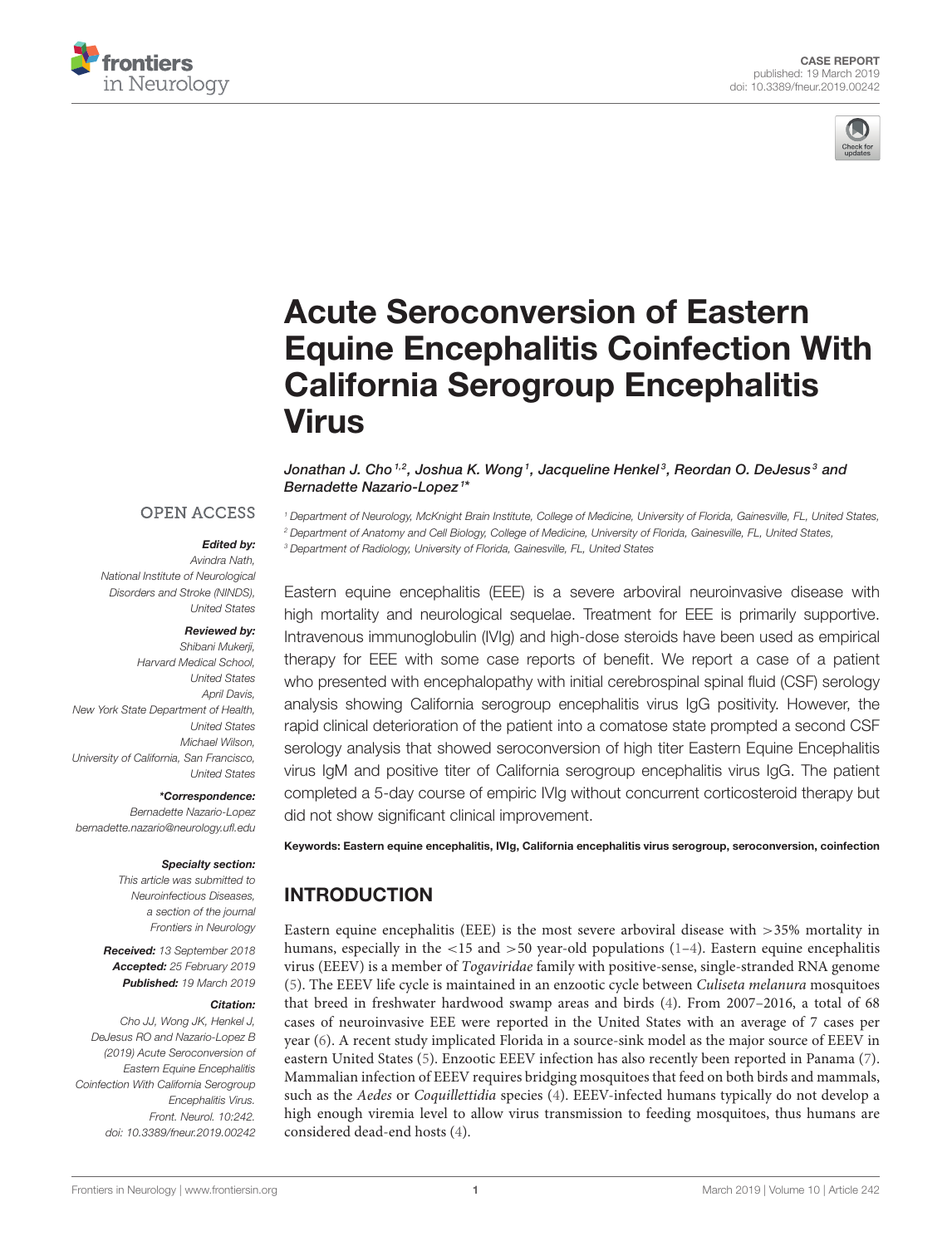Cho et al. Acute Seroconversion of Eastern Equine Encephalitis

Most EEEV infections have no clinical symptoms and <5% of people infected with EEEV develop viral meningitis or encephalitis [\(1–](#page-4-0)[4\)](#page-4-1). Acute onset of fever, chills, malaise, myalgia, and arthralgia characterizes systemic EEEV infection [\(4\)](#page-4-1). Neuroinvasive EEE is characterized by fever, headache, encephalopathy, and seizures [\(1\)](#page-4-0). In addition to its high mortality rate, EEE results in neurologic sequelae in >50% of survivors [\(1\)](#page-4-0). Neuroimaging of EEE cases typically show abnormal MRI T2 weighted hyperintensities in the bilateral basal ganglia and thalami with associated restricted diffusion [\(1,](#page-4-0) [8\)](#page-5-1). Meningeal enhancement is also frequently present. The diagnosis of EEE is made in the presence of positive EEEV IgM in the CSF [\(1\)](#page-4-0). Intravenous immunoglobulin (IVIg) and highdose IV methylprednisolone have been given in several isolated cases reported to have good outcomes, but the relationship between these patient outcomes and these interventions is unknown [\(1,](#page-4-0) [9](#page-5-2)[–11\)](#page-5-3).

The California serogroup virus is in the family Bunyaviridae, which includes the La Crosse virus (LACV), and is the most

<span id="page-1-0"></span>

| <b>TABLE 1</b>   Urine drug screen. |                      |                         |  |  |
|-------------------------------------|----------------------|-------------------------|--|--|
|                                     | Ref. range           | Hospital day 1          |  |  |
| Amphetamine                         | Range: None detected | None detected           |  |  |
| Barbiturate                         | Range: None detected | None detected           |  |  |
| Benzodiazepine                      | Range: None detected | None detected           |  |  |
| Cannabinoid                         | Range: None detected | None detected           |  |  |
| Cocaine metabolites                 | Range: None detected | None detected           |  |  |
| Methadone screen                    | Range: None detected | None detected           |  |  |
| Opiate screen                       | Range: None detected | None detected           |  |  |
| Oxycodone                           | Range: None detected | None detected           |  |  |
| Ethyl alcohol                       | Range: Not detected  | Below detectable limits |  |  |

TABLE 2 | Serum metabolic panel.

common cause of severe symptomatic disease in the pediatric population [\(2,](#page-4-4) [6,](#page-4-3) [12,](#page-5-4) [13\)](#page-5-5). Clinical symptoms of La Crosse virus infection include fever, headache, vomiting, meningitis, encephalitis, and meningoencephalitis [\(12,](#page-5-4) [14\)](#page-5-6). Mortality rate of La Crosse encephalitis is very low  $\left($  <1%) and most patients recover completely [\(14\)](#page-5-6). Diagnosis of La Crosse virus is made in the presence of La Crosse virus IgM [\(14\)](#page-5-6).

## CASE PRESENTATION

A 57-year-old woman with a past medical history of hypertension, scoliosis and depression presented with 1 week of flu-like symptoms (diffuse body aches, fatigue, and chills) and generalized weakness that rapidly progressed over several days in June 2018. Her social history is significant for living in a trailer in a wooded area in Florida, living in areas close to a mix of salt and river water, and exposure to mold, rats, and bat droppings near her home. On initial neurological examination, the patient was lethargic but oriented to person, place and time. She had impaired concentration and required occasional tactile or auditory stimulus to maintain attention. There were no cranial nerve deficits. Strength was 4/5 in the bilateral upper extremities and 3/5 in the bilateral lower extremities. There were no pathologic reflexes and sensation to light touch was intact in all extremities. The patient then had a rapid deterioration requiring intubation and mechanical ventilation. Serum laboratory results and serology testing throughout the hospital course are presented in **[Tables 1](#page-1-0)**–**[6](#page-2-0)**. Ceftriaxone, acyclovir, vancomycin, and ampicillin were started due to suspicion of meningitis based on the initial clinical presentation and serum testing. Computed Tomography (CT) angiogram of the head was unremarkable. Initial MRI Brain without contrast (hospital day 1) showed abnormally increased T2 FLAIR signal in the deep gray nuclei bilaterally, most prominent in the

|                        | Ref. range             | <b>Hospital day 1</b> | Hospital day 4 | Hospital day 8 | Hospital day 22 |
|------------------------|------------------------|-----------------------|----------------|----------------|-----------------|
| Sodium                 | Range: 136-145 mmol/L  | 137                   | 136            | 146 (H)        | 139             |
| Potassium              | Range: 3.3-5.1 mmol/L  | 3.6                   | 4.6            | 3.7            | 3.4             |
| Chloride               | Range: 98-107 mmol/L   | 103                   | 109(H)         | 111 $(H)$      | 102             |
| Carbon dioxide         | Range: 22-30 mmol/L    | 23                    | 19(L)          | 26             | 30              |
| Urea nitrogen          | Range: 6-21 mg/dL      | 12                    | 18             | 14             | 17              |
| Creatinine             | Range: 0.38-1.02 mg/dL | 0.87                  | 0.54           | 0.34(L)        | 0.43            |
| Glucose                | Range: 65-99 mg/dL     | 137 (H)               | 100(H)         | 124 $(H)$      | 116 (H)         |
| Calcium                | Range: 8.4-10.2 mg/dL  | 8.8                   | 8.6            | 8.4            | 9.3             |
| Phosphorus             | Range: 2.7-4.5 mg/dL   | 3.3                   | 3.6            | 2.6(L)         | 2.8             |
| Magnesium              | Range: 1.5-2.8 mg/dL   | 2.0                   | 2.3            | 2.2            | 2.1             |
| Total protein          | Range: 6.4-8.3 g/dL    | 7.0                   |                |                |                 |
| Albumin                | Range: 3.5-5.2 g/dL    | 4.1                   |                |                |                 |
| Albumin/globulin ratio | Latest units: (calc)   | 1.4                   |                |                |                 |
| AST                    | Range: 0-37 IU/L       | 24                    |                |                |                 |
| ALT (SGPT)             | Range: 0-35 IU/L       | 12                    |                |                |                 |
| Bilirubin, direct      | Range: 0.0-0.2 mg/dL   | < 0.1                 |                |                |                 |
| Total bilirubin        | Range: 0.0-1.0 mg/dL   | 0.4                   |                |                |                 |
| Alkaline phosphatase   | Range: 33-133 IU/L     | 60                    |                |                |                 |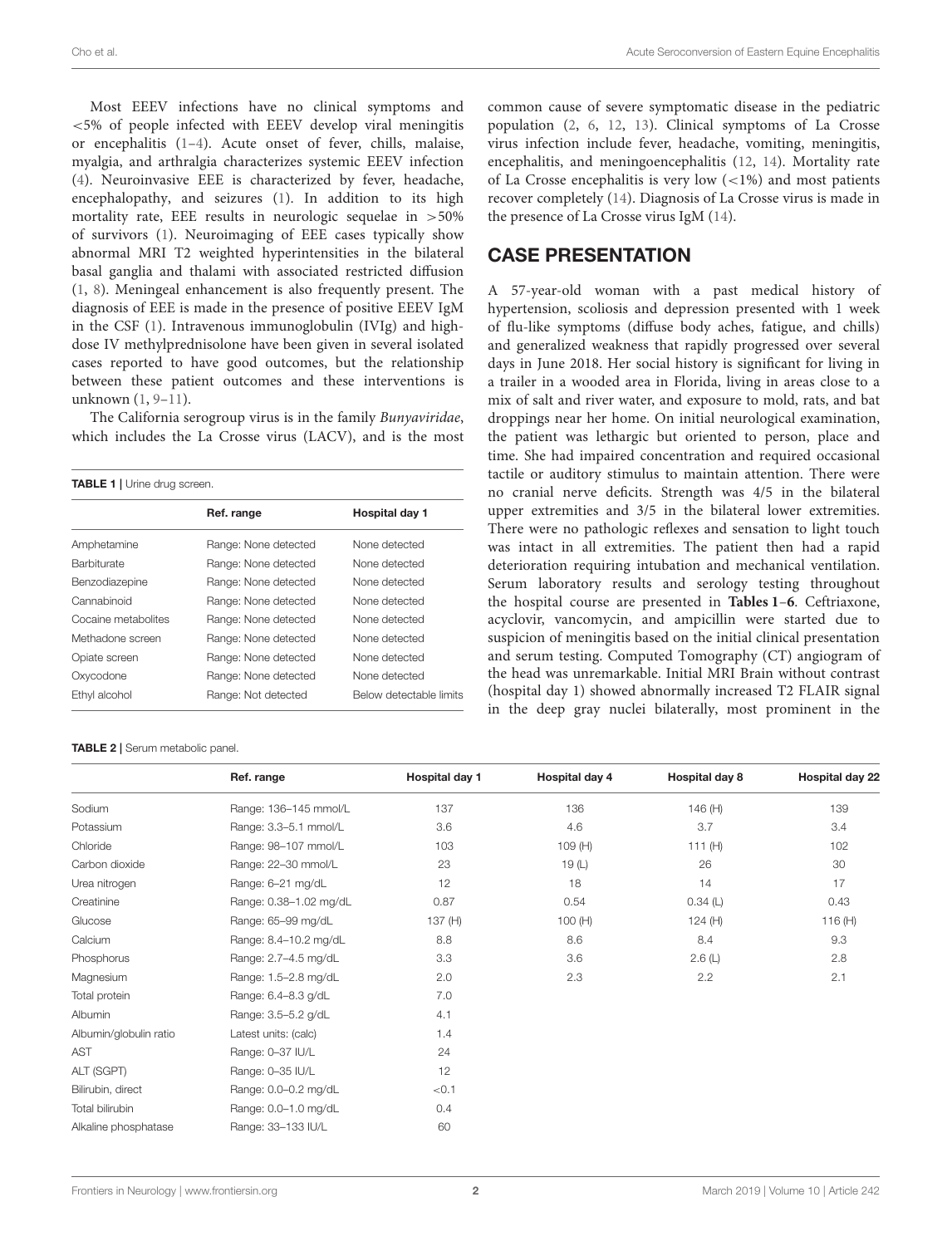|                       | Ref. range                 | Hospital day 1 | Hospital day 4 | Hospital day 8 | Hospital day 22 |
|-----------------------|----------------------------|----------------|----------------|----------------|-----------------|
| <b>WBC</b>            | Range: 4.0-10.0 thou/cu mm | 14.9(H)        | 11.9 $(H)$     | 4.9            | 8.1             |
| <b>RBC</b>            | Range: 4.00-5.20 x10E6/uL  | 4.97           | 4.22           | 3.51(L)        | 3.81(L)         |
| Hemoglobin            | Range: 12.0-16.0 g/dL      | 14.9           | 12.8           | 10.8 $(L)$     | 11.6 $(L)$      |
| Hematocrit            | Range: 35.0-45.0%          | 43.9           | 37.5           | 31.2(L)        | 34.2(L)         |
| <b>MCV</b>            | Range: 78.0-100.0 fl       | 88.3           | 88.9           | 89.0           | 89.7            |
| <b>MCH</b>            | Range: 26.0-34.0 pg        | 29.9           | 30.2           | 30.7           | 30.4            |
| <b>MCHC</b>           | Range: 31.0-37.0 g/dL      | 33.9           | 34.0           | 34.4           | 33.9            |
| <b>RDW</b>            | Range: 11.0-14.0%          | 13.3           | 13.7           | 13.5           | 13.6            |
| Platelet count        | Range: 150-450 thou/cu mm  | 181            | 193            | 243            | 491 (H)         |
| <b>MPV</b>            | Range: 6.0-10.0 fl         | 8.2            | 9.2            | 8.3            | 8.4             |
| Neutrophils           | Range: 40.0-80.0%          | $90.1$ (H)     | 86.4 (H)       | 64.0           | 66.8            |
| Lymphocytes           | Range: 20.0-45.0%          | 4.9 $(L)$      | 6.2(L)         | 20.2           | 15.1(L)         |
| Monocytes             | Range: 2.0-10.0%           | 4.6            | 7.2            | 14.1 $(H)$     | 15.9(H)         |
| Eosinophils           | Range: 0.0-8.0%            | 0.0            | 0.0            | 1.5            | 1.0             |
| Basophils             | Range: 0.0-2.0%            | 0.4            | 0.2            | 0.2            | 1.2             |
| CRP, high sensitivity | Range: 0.00-5.00 mg/L      | 10.96(H)       |                |                |                 |

#### TABLE 3 | Complete blood counts, C-reactive protein.

TABLE 4 | CSF and urine infectious serology panel.

|                                    | Ref. range          | Hospital day 2 |
|------------------------------------|---------------------|----------------|
| Cryptococcal Ag CSF                | Range: Negative     | Not detected   |
| Histoplasma antigen urine          | Latest Units: ng/mL | Not detected   |
| Histoplasma galactomannan Aq urine | Range: Not detected | Not detected   |
| EBV quant interpretation CSF       | Range: Not detected | Not detected   |
| Enterovirus PCR CSF                | Range: Negative     | Negative       |
| <b>HSV DNA PCR CSF</b>             | Range: Not detected | Not detected   |
| Varicella zoster DNA PCR CSF       | Range: Not detected | Not detected   |

<span id="page-2-1"></span>TABLE 5 | Cerebrospinal fluid results.

|                | Ref. range           | Hospital<br>day 2 | Hospital<br>day 7       |
|----------------|----------------------|-------------------|-------------------------|
| <b>WBC</b>     | Range: $0 - 5$ cu mm | 810 (H)           | 8 (H)                   |
| <b>RBC</b>     | Range: $0 - 5$ cu mm | 2                 | 90(H)                   |
| Protein        | Range: 15-45 mg/dL   | 117 $(H)$         | 163(H)                  |
| Glucose        | Range: 40-70 mg/dL   | 81 (H)            | 66                      |
| Appearance     |                      | Hazy              | Clear                   |
| Lymphs         |                      | 19% (H)           | 83% (H)                 |
| Mono/macrocyte |                      | 8% (H)            | 17% (H)                 |
| Polys          |                      | 73% (H)           |                         |
| Xanthochromia  |                      | Clear             | Xanthochromia<br>absent |
| Tube number    |                      | 3                 |                         |

striatum (**[Figure 1](#page-3-0)**). Blood cultures were negative throughout her hospitalization. Cerebrospinal fluid (CSF) analysis was suggestive of meningitis and is presented in **[Table 5](#page-2-1)**. Her CSF arboviral antibody panel is shown in **[Table 6](#page-2-0)** and was initially unremarkable except for California encephalitis IgG 1:256. Electroencephalogram (EEG) showed diffuse background slowing and rare left temporal sharp waves. On hospital day 4, <span id="page-2-0"></span>TABLE 6 | Arbovirus serology panel.

|                             | Ref. range      | <b>Hospital</b><br>day 2 | <b>Hospital</b><br>day 7 |
|-----------------------------|-----------------|--------------------------|--------------------------|
| California Encephalitis IqG | Range: $<$ 1:16 | 1:256(H)                 | 1:64 (H)                 |
| California Encephalitis IqM | Range: $<$ 1:16 | < 1:16                   | < 1:16                   |
| East Equine IqG             | Range: $<$ 1:16 | < 1:16                   | < 1:16                   |
| East Equine IgM             | Range: $<$ 1:16 | < 1:16                   | 1:512 (H)                |
| St Louis IgG                | Range: $<$ 1:16 | <1:16                    | < 1:16                   |
| St Louis IgM                | Range: $<$ 1:16 | <1:16                    | < 1:16                   |
| West Equine IqG             | Range: $<$ 1:16 | < 1:16                   | < 1:16                   |
| West Equine IqM             | Range: $<$ 1:16 | < 1:16                   | < 1:16                   |
| West Nile IgG               | Range: <1.29 IV | 0.17                     | 0.17                     |
| West Nile IgM               | Range: <0.89 IV | 0.02                     | 0.00                     |

neurological exam in the setting of pharmacologic sedation and mechanical ventilation was significant for a comatose state with absent brainstem reflexes except for bilateral positive corneal reflexes. She withdrew to painful stimuli in the upper extremities but not lower extremities. Continuous EEG (cEEG) eventually found evidence of non-convulsive status epilepticus (NCSE) and the patient was stabilized with levetiracetam, valproic acid, and lacosamide. Acute viral encephalitis was suspected and a 5-day course of 0.4 g/kg/day IVIg was started on hospital day 7. Results from repeat CSF arbovirus panel drawn 5 days after the first panel (hospital day 7) showed strongly positive EEE IgM titer at 1:512, and positive California encephalitis IgG at 1:64. Follow up MRI Brain with and without contrast (hospital day 8) demonstrated progressive abnormal increased T2 signal in the deep gray nuclei with restricted diffusion. There was new diffuse involvement of the cortex, most prominent in the bilateral mesial temporal lobes and the high convexities. There was also leptomeningeal and perivascular enhancement throughout the cerebral hemispheres. After completion of empirical IVIg trial,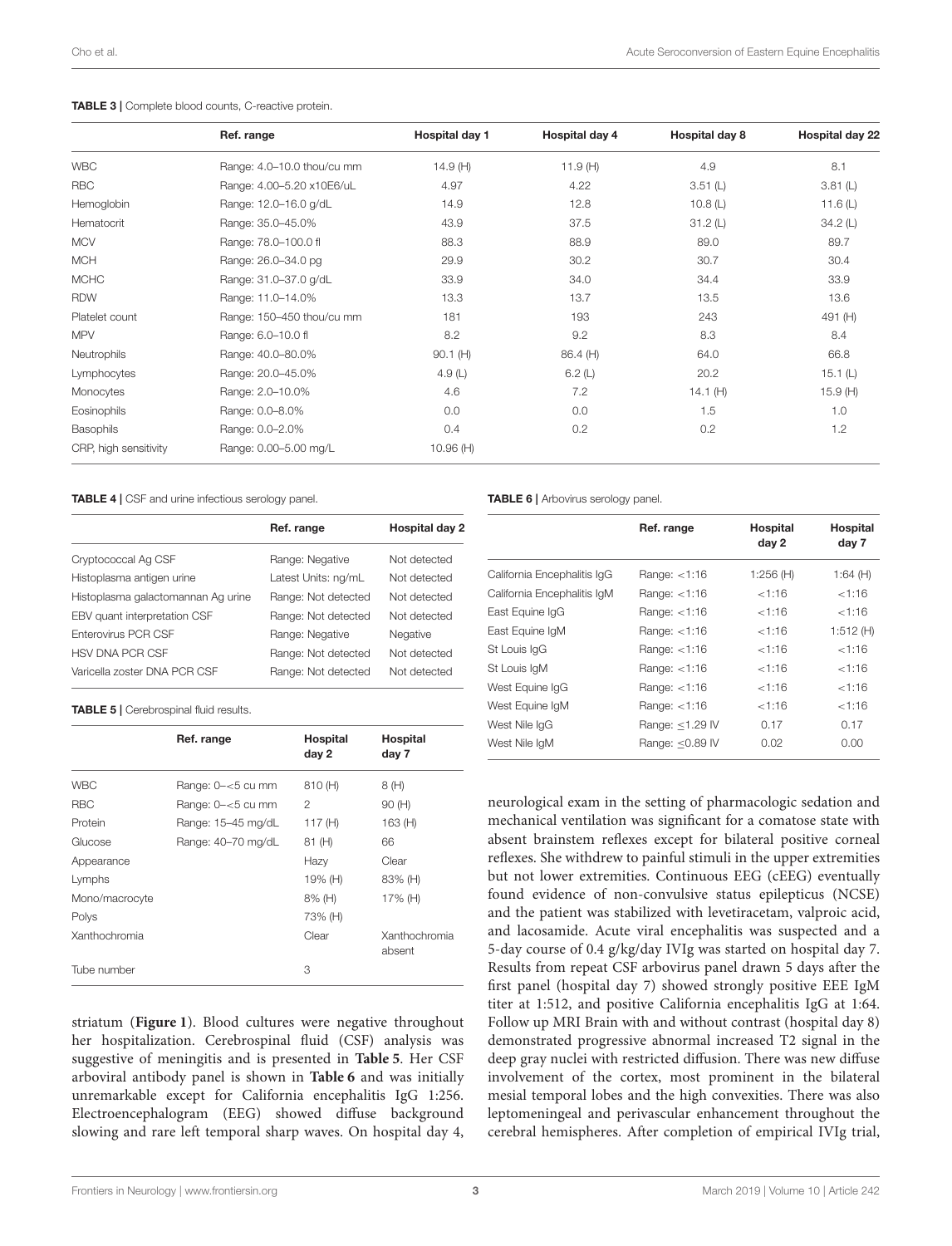

<span id="page-3-0"></span>the patient continued to be in a comatose state in the absence of pharmacologic sedation. MRI Brain with and without contrast 10 days after completing IVIg (hospital day 22) showed decreased leptomeningeal and pial enhancement suggestive of decreased inflammation. There was again progressive T2 hyperintensity in the deep gray nuclei, with near complete involvement of the caudate and putamen. There were no new areas of restricted diffusion. The patient was successfully weaned off mechanical ventilation 5 weeks after empiric IVIg treatment completion. During clinic follow-up 6 weeks post-IVIg trial completion, neurological exam showed an awake state with spontaneous eye opening, presence of bilateral blink to threat, intact corneal reflexes, and withdrawal to noxious stimuli in all extremities. She was non-verbal, unable to follow simple instructions, unable to walk, and completely dependent in her activities of daily living.

# **DISCUSSION**

Recent case reports of possible positive outcome from empiric IVIg and high-dose IV methylprednisolone (1 g/day) in EEE

suggest that a part of the neuropathology associated with EEEV infection may be due to the inflammatory reaction in the brain. EEE patients treated with IVIg were able to follow commands within 1–6 days after IVIg initiation [\(9](#page-5-2)[–11\)](#page-5-3). Many factors including timing of IVIg administration during EEE disease course may contribute to the decreased effectiveness of IVIg. Various mechanisms underlying the immunomodulatory effect of IVIg have been suggested [\(15\)](#page-5-7). The dimeric antigen-binding fragment,  $F(ab')_2$ , and the constant fragment (Fc), have both been shown to be crucial for immunosuppression in IVIg therapy [\(15\)](#page-5-7). F(ab')2-dependent mechanisms involves inflammatory cell depletion, cellular receptors blockade, cytokines and autoantibody neutralization, and anaphylatoxin scavenging [\(15\)](#page-5-7). Saturating the neonatal Fc receptor (FcRn), promoting expansion of regulatory T (Treg) cells, blocking activating receptor, modulating dendritic cells, blocking immune complex binding to low-affinity Fcγ receptors (FcγRs), and modulation of activating and inhibitory FcγR expression on innate immune effector cells and B cells are Fc-dependent mechanisms attributed to IVIg [\(15\)](#page-5-7).